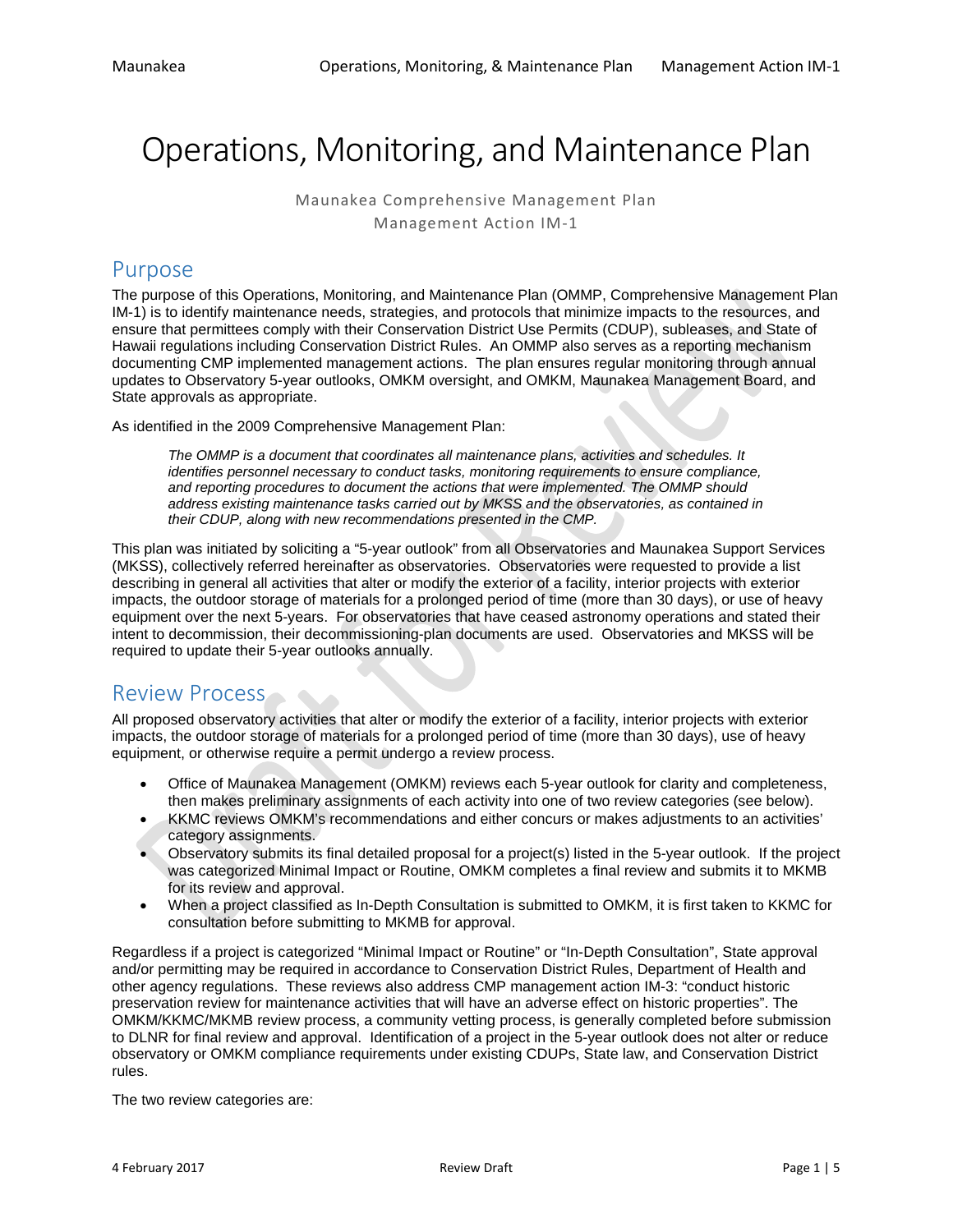- 1) **Minimal Impact or Routine Activities**. These projects are typically lease-compliance actions requiring observatories to keep their facilities in good working order and condition, such as painting and physical building appearance. Minimal and routine projects include augmenting remote environmental monitoring, like-to-like replacement, instrument or facility maintenance and repair, activities required by the sublease, etc. OMKM will review the proposed project details for consistency with KKMC's initial consultation and review; if there is no substantive changes to the project it is forwarded to MKMB for final review and approval. State approval is sought following MKMB approval.
- 2) **In-Depth Consultation Activities** are projects that warrant separate, in-depth Council consultation because the scope of activity have potential long-term implications. These may include ground disturbance, new physical infrastructure footprints, potential for public concern, or substantive facility renovations or upgrades. Following KKMC consultation, the project is forwarded to MKMB for its review and approval or recommendation to the President/BOR. State approval and/or permit may be sought prior to UH's final approval.

A s*ummary* of typical projects, the Kahu Kū Mauna Council consultation recommendation, and OMKM monitoring and mitigation is provided at the conclusion of this plan.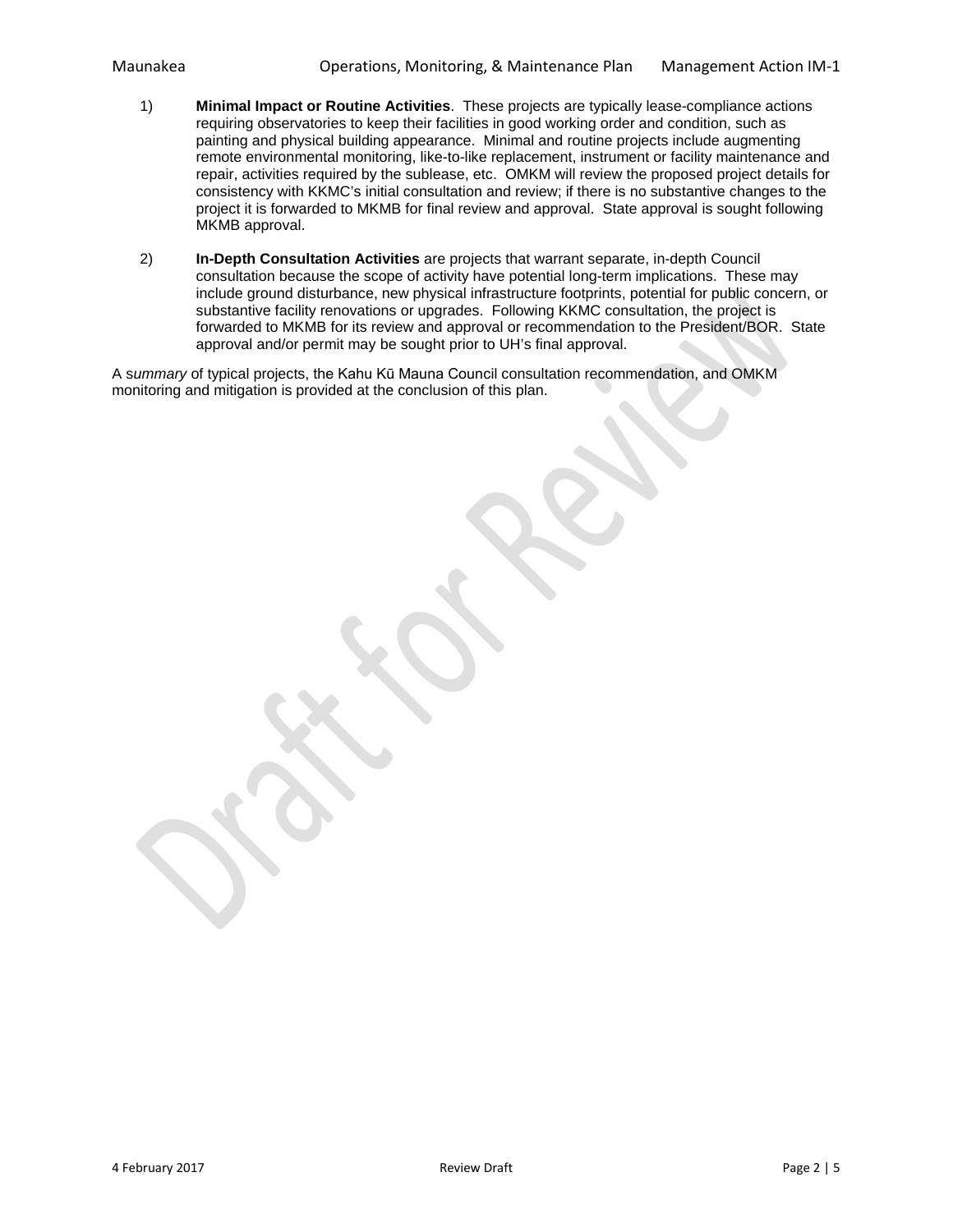## Maunakea Observatory Five-Year Outlook – Content Guidelines

Consistent with the 2009 Maunakea Comprehensive Management Plan, and Kahu Kū Mauna Council (KKMC) consultation, each Observatory and Maunakea Support Services annually submit a 5-year outlook of projects as outlined below. These 5-year outlooks shall include all activities that alter or modify the exterior of a facility, interior projects with exterior impacts, the outdoor storage of materials for a prolonged period of time (more than 30 days), or use of heavy equipment. Plans do not need to identify work that is limited to the existing interior of a facility, or routine maintenance and replacement in-kind of outdoor items that otherwise would not require OMKM, State, or MKMB approval.

## **5-Year Plan Content:**

- Decommissioning: Does your observatory anticipate starting the decommissioning process during this period?
- 2. Remaining content is to be organized by broad categories of:
	- Environmental Monitoring (GPS, cameras, weather, etc.).
	- Facility Maintenance and Safety Improvements (repainting [note any intended color changes], dome ladder modifications for staff safety, repaving, sidewalk/foundation-apron alterations, etc.). Typically, these activities reflect CDUP or sub-lease requirements.
	- Renovations & Infrastructure (HVAC upgrades, Photovoltaic systems, new dome vents, modifications that are not maintenance related, etc.)
	- Upgrades (upgrades to scientific capacity or capabilities that would require permitting either because the facility exterior will be altered or otherwise impact the CDUP or sub-lease.
	- Other (not addressed elsewhere in these categories).
- 3. Within each broad category complete project details need not be identified, rather an outline of what is anticipated must be provided. If uncertain as to a timeframe or if an activity will occur please include it in the 5-year outlook with the understanding that this is a best estimate of activities. Not including something does not mean it will not be considered for consultation by the Council, but consultation may require additional time. Within each broad category, details to summarize include:
	- Brief description of likely action.
	- Purpose.
	- Estimated project date (year, month), when known.
	- Duration of activity and duration of installation or modification (i.e. a sensor deployed on the roof for 1 year or a concrete pad for the duration of the facility).
	- Infrastructure (i.e. cranes, specialized equipment, transportation), staff, and ground disturbance involved in installation or modification.
	- Visibility to the public (i.e. physical size, visual profile, etc.) when completed.

### **Frequency:**

Updated yearly by each observatory and MKSS, submitted to OMKM by 1 December of each year; always forward-looking for a period of 5-years.

### **5-Year Outlook Annual Reviews:**

- 1) Reviewed by OMKM for clarity and completeness prior to submission to Kahu Kū Mauna Council.
- 2) Reviewed by Kahu Kū Mauna Council. The Council may request clarification, addition, or removal of detail. The Council will assign a review category for each activity listed in the 5-year Plans. Those identified as "Minimal Impact or Routine Activities" are deemed to have sufficient detail such that further consultation is not anticipated. Those categorized as "In-Depth Consultation" require additional consultation.
- 3) Every detailed project request received (process outlined at [http://www.malamamaunakea.org/science/science-projects\)](http://www.malamamaunakea.org/science/science-projects) is reviewed by OMKM according to KKMC's consultation on the 5-year outlook. The project will be forwarded to the MKMB without additional KKMC consultation (Minimal Impact and Routine Activities) or following additional KKMC consultation (In-Depth Consultation). OMKM will make consistency determinations and inform the KKMC of all projects at KKMC meetings (regardless of review category). Projects that are inconsistent with the 5-year outlook or not included will be submitted to the KKMC for in-depth consultation before proceeding to the MKMB for review and approval. These actions in no way alter State permitting requirements or reduce OMKM's role in reviewing and coordinating projects.